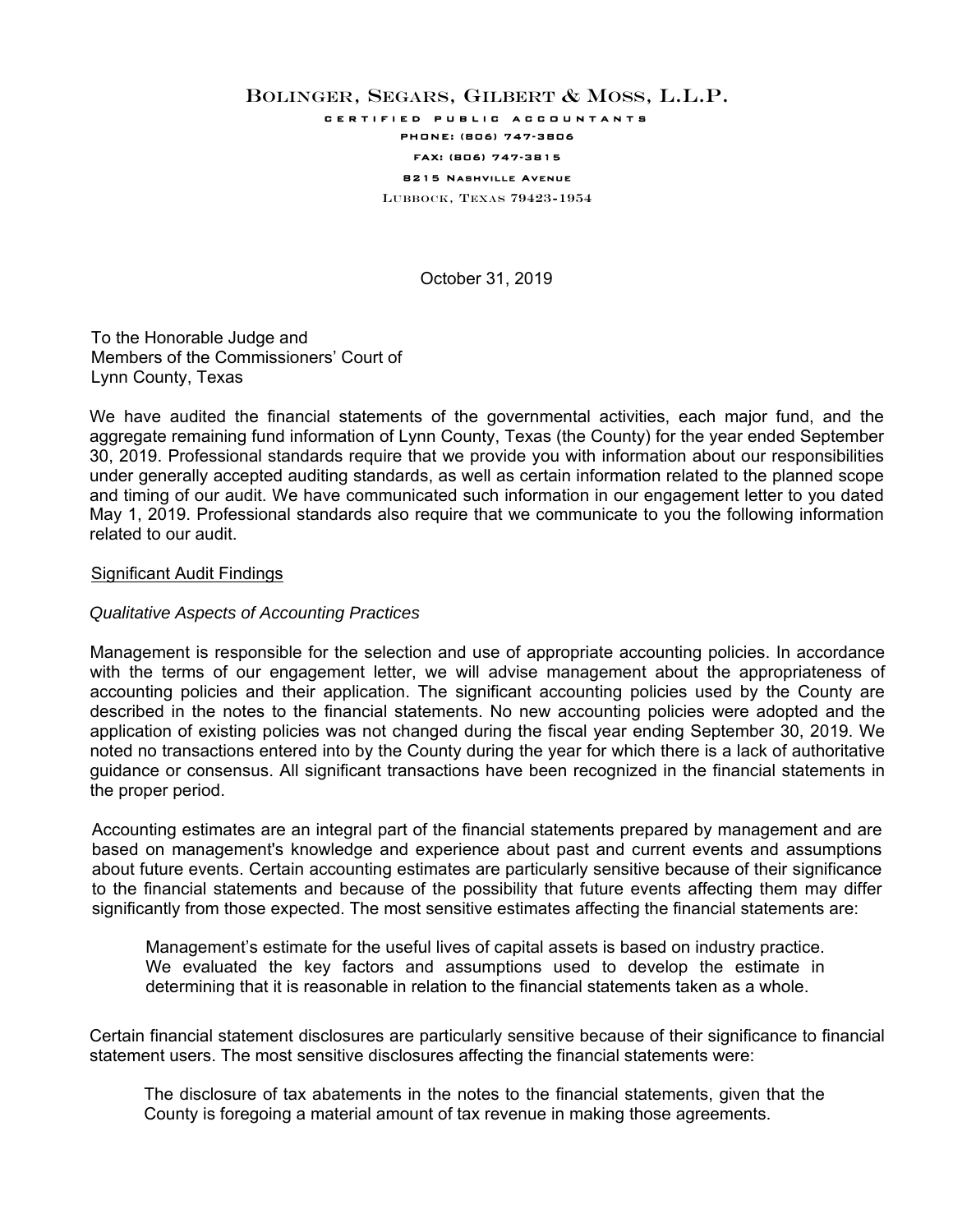Honorable Judge and Members of the Commissioners' Court October 31, 2019 Page 2

## *Difficulties Encountered in Performing the Audit*

We encountered no significant difficulties in dealing with management in performing and completing our audit.

## *Corrected and Uncorrected Misstatements*

Professional standards require us to accumulate all known and likely misstatements identified during the audit, other than those that are trivial, and communicate them to the appropriate level of management. Management has corrected all such misstatements. All entries made as a result of audit procedures were corrected by management and are attached to this letter.

## *Disagreements with Management*

For purposes of this letter, professional standards define a disagreement with management as a financial accounting, reporting, or auditing matter, whether or not resolved to our satisfaction, that could be significant to the financial statements or the auditor's report. We are pleased to report that no such disagreements arose during the course of our audit.

#### *Management Representations*

We have requested certain representations from management that are included in the management representation letter dated October 31, 2019.

#### *Management Consultations with Other Independent Accountants*

In some cases, management may decide to consult with other accountants about auditing and accounting matters, similar to obtaining a "second opinion" on certain situations. If a consultation involves application of an accounting principle to the County's financial statements or a determination of the type of auditor's opinion that may be expressed on those statements, our professional standards require the consulting accountant to check with us to determine that the consultant has all the relevant facts. To our knowledge, there were no such consultations with other accountants.

#### Other Audit Findings or Issues

We generally discuss a variety of matters, including the application of accounting principles and auditing standards, with management each year prior to retention as the County's auditors. However, these discussions occurred in the normal course of our professional relationship and our responses were not a condition to our retention.

#### Other Matters

We were not engaged to report on budgetary comparison schedules, combining schedules, pension schedules, or the schedule of capital leases, which accompany the financial statements. Such information has not been subjected to the auditing procedures applied in the audit of the basic financial statements, and accordingly, we do not express an opinion or provide any assurance on it.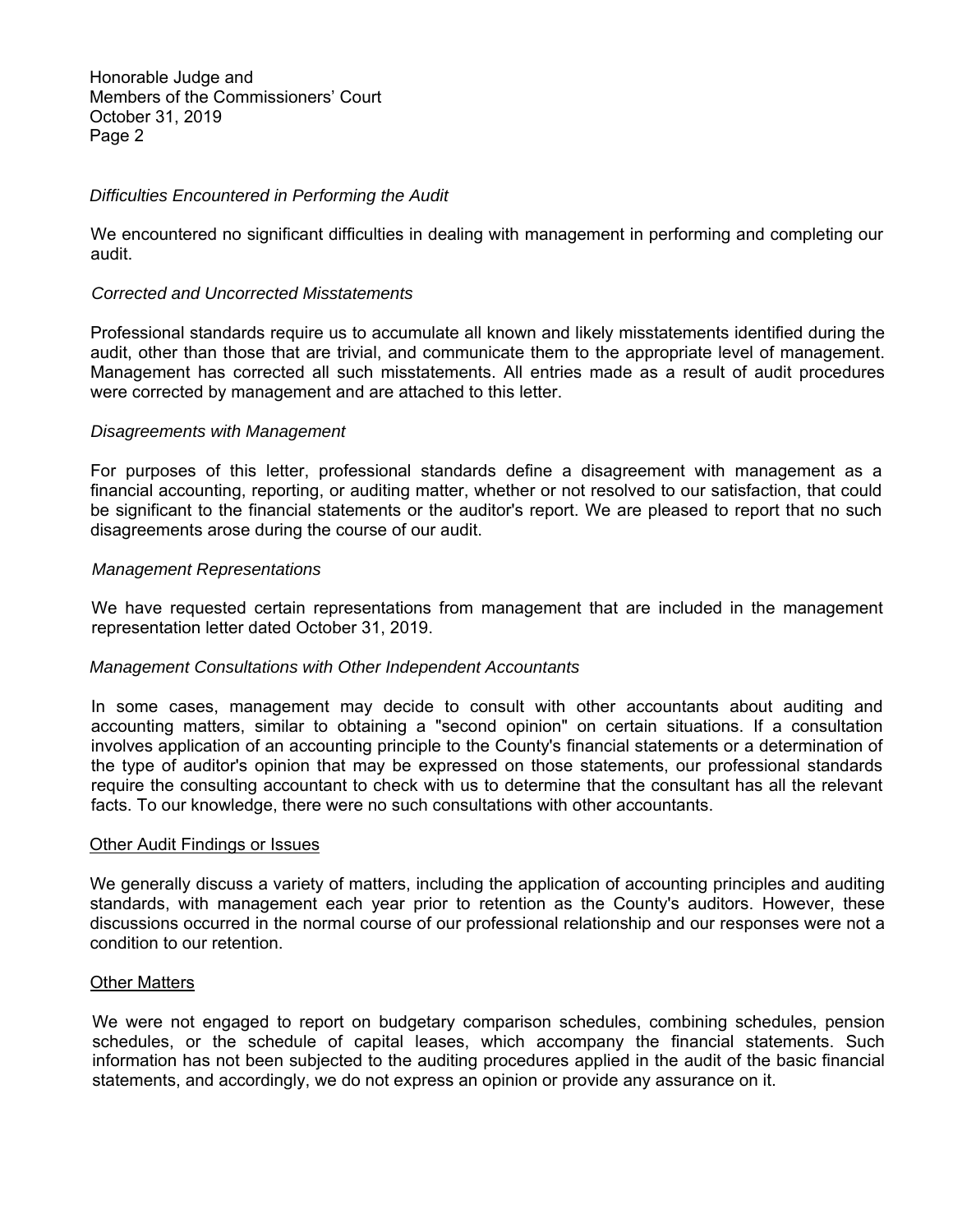Honorable Judge and Members of the Commissioners' Court October 31, 2019 Page 3

We were engaged to report on the schedule of expenditures of state awards, which accompany the financial statements. With respect to this other information, we made certain inquiries of management and evaluated the form, content, and methods of preparing the information to determine that the information complies with accounting principles generally accepted in the United States of America, the method of preparing it has not changed from the prior period, and the information is appropriate and complete in relation to our audit of the financial statements. We compared and reconciled the other information to the underlying accounting records used to prepare the financial statements or to the financial statements themselves.

#### Restriction on Use

This information is intended solely for the use of the County Commissioners and management of Lynn County, Texas and is not intended to be and should not be used by anyone other than these specified parties.

Very truly yours,

Bolinger, Segars, Silbert & Mas LLP

Certified Public Accountants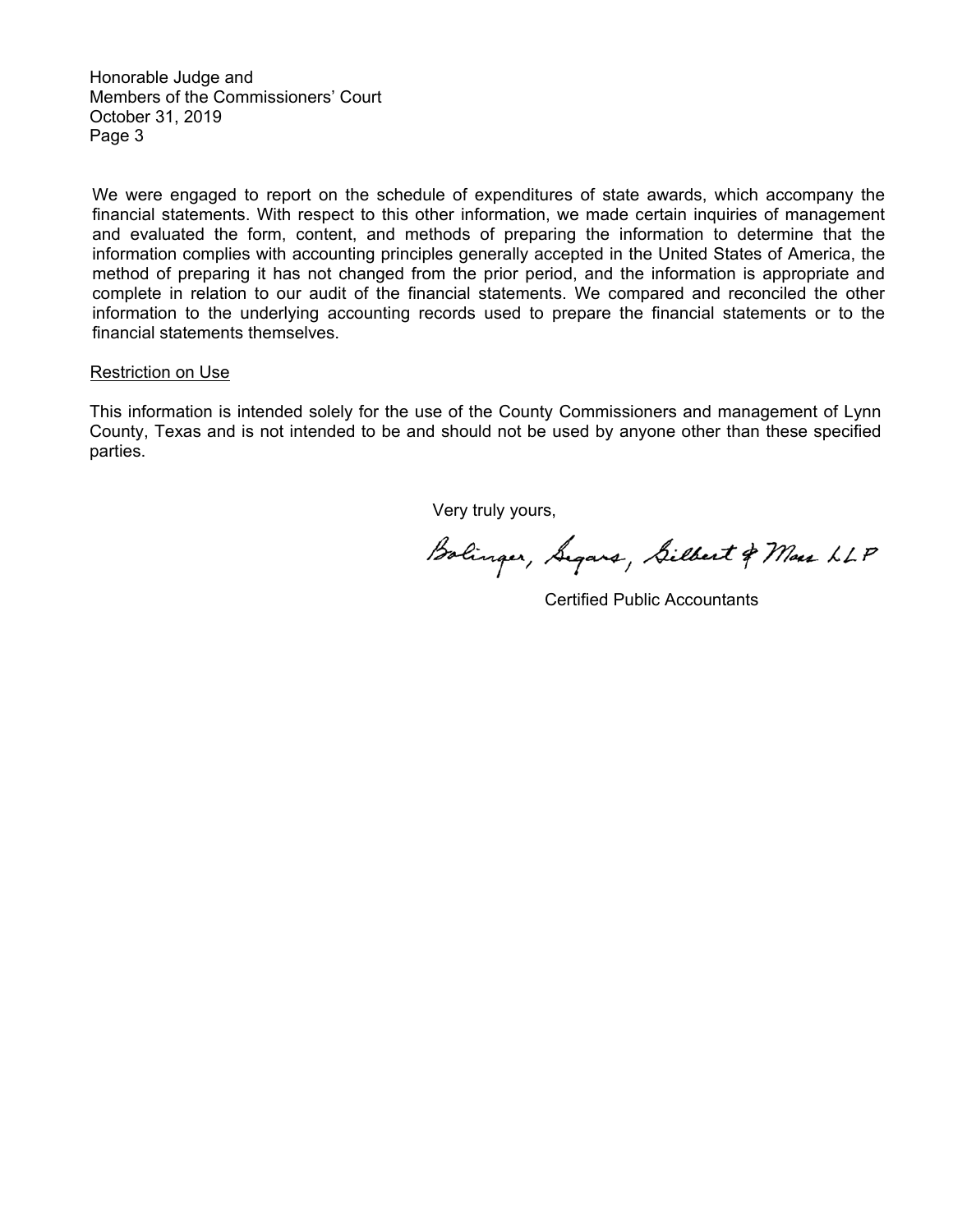| Client:                                                                     | 48460 - Lynn County, Texas                                                                               |            |                        |  |  |  |
|-----------------------------------------------------------------------------|----------------------------------------------------------------------------------------------------------|------------|------------------------|--|--|--|
| Engagement:                                                                 | 2019 Lynn County                                                                                         |            |                        |  |  |  |
| Period Ending:                                                              | 9/30/2019                                                                                                |            |                        |  |  |  |
| Trial Balance:                                                              | 017 - GASB Fund Trial Balance                                                                            |            |                        |  |  |  |
| Workpaper:                                                                  | <b>Adjusting Journal Entries Report</b>                                                                  |            |                        |  |  |  |
| Fund Level:                                                                 | Αll                                                                                                      |            |                        |  |  |  |
| Index:                                                                      | Αll                                                                                                      |            |                        |  |  |  |
| Account                                                                     | <b>Description</b>                                                                                       | Debit      | Credit                 |  |  |  |
| <b>Adjusting Journal Entries</b>                                            |                                                                                                          |            |                        |  |  |  |
| Adjusting Journal Entries JE # 1                                            |                                                                                                          |            |                        |  |  |  |
|                                                                             | To match our records with proposed entry that was booked in the prior year by the client.                |            |                        |  |  |  |
| 100-000-3100                                                                | Fund Balance                                                                                             | 21,037.05  |                        |  |  |  |
| 230-000-3100                                                                | <b>Fund Balance</b>                                                                                      | 39.52      |                        |  |  |  |
| 800-000-3100                                                                | <b>Fund Balance</b>                                                                                      | 234.26     |                        |  |  |  |
| 100-000-1001                                                                | Cash - General Fund                                                                                      |            | 21,037.05              |  |  |  |
| 230-000-1001                                                                | Cash - Precinct 3                                                                                        |            | 39.52                  |  |  |  |
| 800-000-1001<br>Total                                                       | Cash - CVA                                                                                               | 21,310.83  | 234.26<br>21,310.83    |  |  |  |
| Adjusting Journal Entries JE # 2                                            |                                                                                                          |            |                        |  |  |  |
|                                                                             | To record topside entry for negative cash and fund balances in juvenile and cva funds in the prior year. |            |                        |  |  |  |
| 100-000-3100                                                                | Fund Balance                                                                                             | 51,338.87  |                        |  |  |  |
| 800-000-1001                                                                | Cash - CVA                                                                                               | 5,934.72   |                        |  |  |  |
| 100-000-1001                                                                | Cash - General Fund                                                                                      |            | 51,338.87              |  |  |  |
| 800-000-3100                                                                | Fund Balance                                                                                             |            | 5,934.72               |  |  |  |
| Total                                                                       |                                                                                                          | 57,273.59  | 57,273.59              |  |  |  |
| Adjusting Journal Entries JE # 3                                            |                                                                                                          |            |                        |  |  |  |
| Reclass debt proceeds to correct account.                                   |                                                                                                          |            |                        |  |  |  |
| 230-500-5990                                                                | Capital Outlay                                                                                           | 94,981.40  |                        |  |  |  |
| 230-400-4901<br>Total                                                       | Loan Procees                                                                                             | 94,981.40  | 94,981.40<br>94,981.40 |  |  |  |
| Adjusting Journal Entries JE # 4                                            |                                                                                                          |            |                        |  |  |  |
|                                                                             | To reclass tax abatements to their own line item for audit report.                                       |            |                        |  |  |  |
| 100-400-4601                                                                | Miscellaneous Income                                                                                     | 245,780.00 |                        |  |  |  |
| 100-400-4103                                                                | <b>PILOT Revenues</b>                                                                                    |            | 245,780.00             |  |  |  |
| Total                                                                       |                                                                                                          | 245,780.00 | 245,780.00             |  |  |  |
|                                                                             |                                                                                                          |            |                        |  |  |  |
| Adjusting Journal Entries JE # 5                                            | To reclass various granst to misc income from expense.                                                   |            |                        |  |  |  |
| 100-400-4601                                                                | Miscellaneous Income                                                                                     | 7,376.16   |                        |  |  |  |
| 100-527-5990                                                                | <b>EMC Capital Outlay</b>                                                                                | 27,000.00  |                        |  |  |  |
| 100-571-5214                                                                | <b>Deputy Supplies</b>                                                                                   | 4,665.00   |                        |  |  |  |
| 100-400-4700                                                                | Grant Income                                                                                             |            | 4,665.00               |  |  |  |
| 100-400-4700                                                                | Grant Income                                                                                             |            | 27,000.00              |  |  |  |
| 100-400-4700                                                                | Grant Income                                                                                             |            | 7,376.16               |  |  |  |
| Total                                                                       |                                                                                                          | 39,041.16  | 39,041.16              |  |  |  |
| Adjusting Journal Entries JE # 6                                            |                                                                                                          |            |                        |  |  |  |
| To adjust deferred revenues for 2019.                                       |                                                                                                          |            |                        |  |  |  |
| 100-425-4202                                                                | State Revenue-Supplement Pay                                                                             | 2,333.00   |                        |  |  |  |
| 100-000-2200                                                                | Deferred Revenue Grants                                                                                  |            | 2,333.00               |  |  |  |
| Total                                                                       |                                                                                                          | 2,333.00   | 2,333.00               |  |  |  |
| Adjusting Journal Entries JE # 7                                            |                                                                                                          |            |                        |  |  |  |
|                                                                             | To record unclaimed capital credits that were not recorded by County.                                    |            |                        |  |  |  |
| 100-544-5980                                                                | Miscellaneous                                                                                            | 11,256.94  |                        |  |  |  |
| 100-400-4601                                                                | Miscellaneous Income                                                                                     |            | 11,256.94              |  |  |  |
| Total                                                                       |                                                                                                          | 11,256.94  | 11,256.94              |  |  |  |
| Adjusting Journal Entries JE # 8<br>To balance interfund activity for 2019. |                                                                                                          |            |                        |  |  |  |
| 625-000-2305                                                                | Claims Payable                                                                                           | 4,000.00   |                        |  |  |  |
| 625-000-1400                                                                | DUE FROM NFC                                                                                             |            | 4,000.00               |  |  |  |
| Total                                                                       |                                                                                                          | 4,000.00   | 4,000.00               |  |  |  |